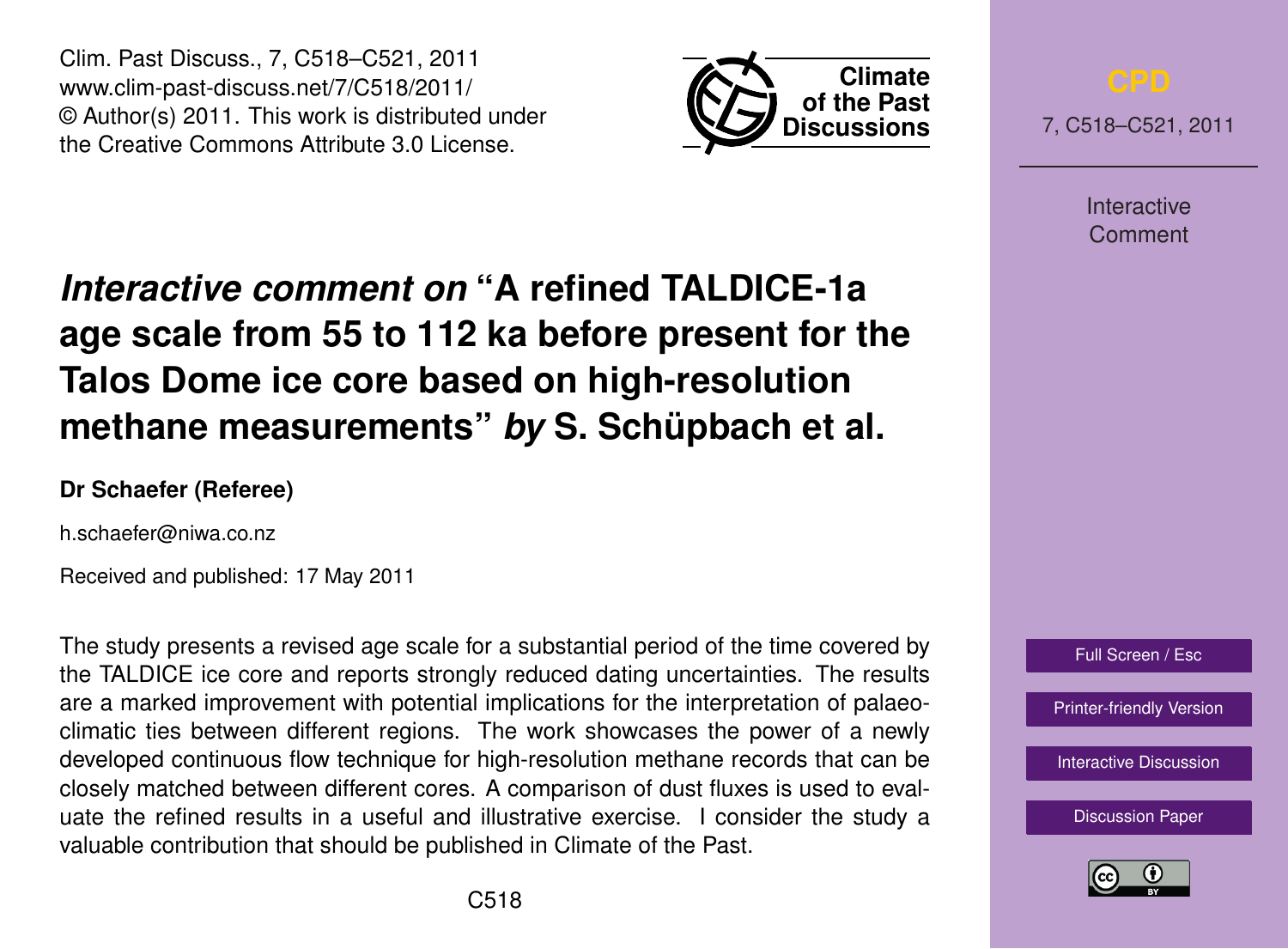Several details can and should be improved before publication as described in the following.

General comment: the choice of new tie points is well documented and discussed for the period 50-90 ka BP. In contrast, the period from 90-120 ka BP is only documented in Table 1 and Fig. 3, which leaves room for questions. How do the new age tiepoints relate to those defined by Buiron et al. at the maximum of DO 24 and at the minimum between DOs 23 and 24? How big are the changes in assigned age at the inception of the last ice age? What is the estimated dating uncertainty in that interval? A short discussion of these and maybe related points would be a useful and arguably necessary addition to the manuscript.

Page 1177 Lines 10-11: a short note that these are present-day estimates but most probably didn't change substantially under the past conditions of the studied periods would be worthwhile.

Lines 18-22: the Köhler (2010) discussion paper has received criticism for likely overestimating the quantified offset and for being unclear in its arguments (CPD discussion forum). Personally, I agree at least with the latter, given that Köhler's Fig. 4(B) gives the impression that the mid-points of fast CH4 transitions are mostly back-dated because he first adjusts the transition onset. Thus, he ignores the reason why mid-points were chosen as tie-points in the first place. I am possibly mistaken in this, but the authors may wish to discuss Köhler's results more comprehensively. I note that in the current version the authors take a conservative stance, as Köhler's mechanism worsens their dating uncertainty.

Lines 22-27: as above, the authors list a mechanism that has the potential to introduce uncertainty in their age matching. However, the matching is usually based on inflection points, which are independent of absolute methane values in the two hemispheres. Given that modern CH4 variations are mirrored between the highest latitude northern and southern monitoring sites of the ESRL network on a year-by-year basis, it is not 7, C518–C521, 2011

**Interactive Comment** 



[Printer-friendly Version](http://www.clim-past-discuss.net/7/C518/2011/cpd-7-C518-2011-print.pdf)

[Interactive Discussion](http://www.clim-past-discuss.net/7/1175/2011/cpd-7-1175-2011-discussion.html)

[Discussion Paper](http://www.clim-past-discuss.net/7/1175/2011/cpd-7-1175-2011.pdf)

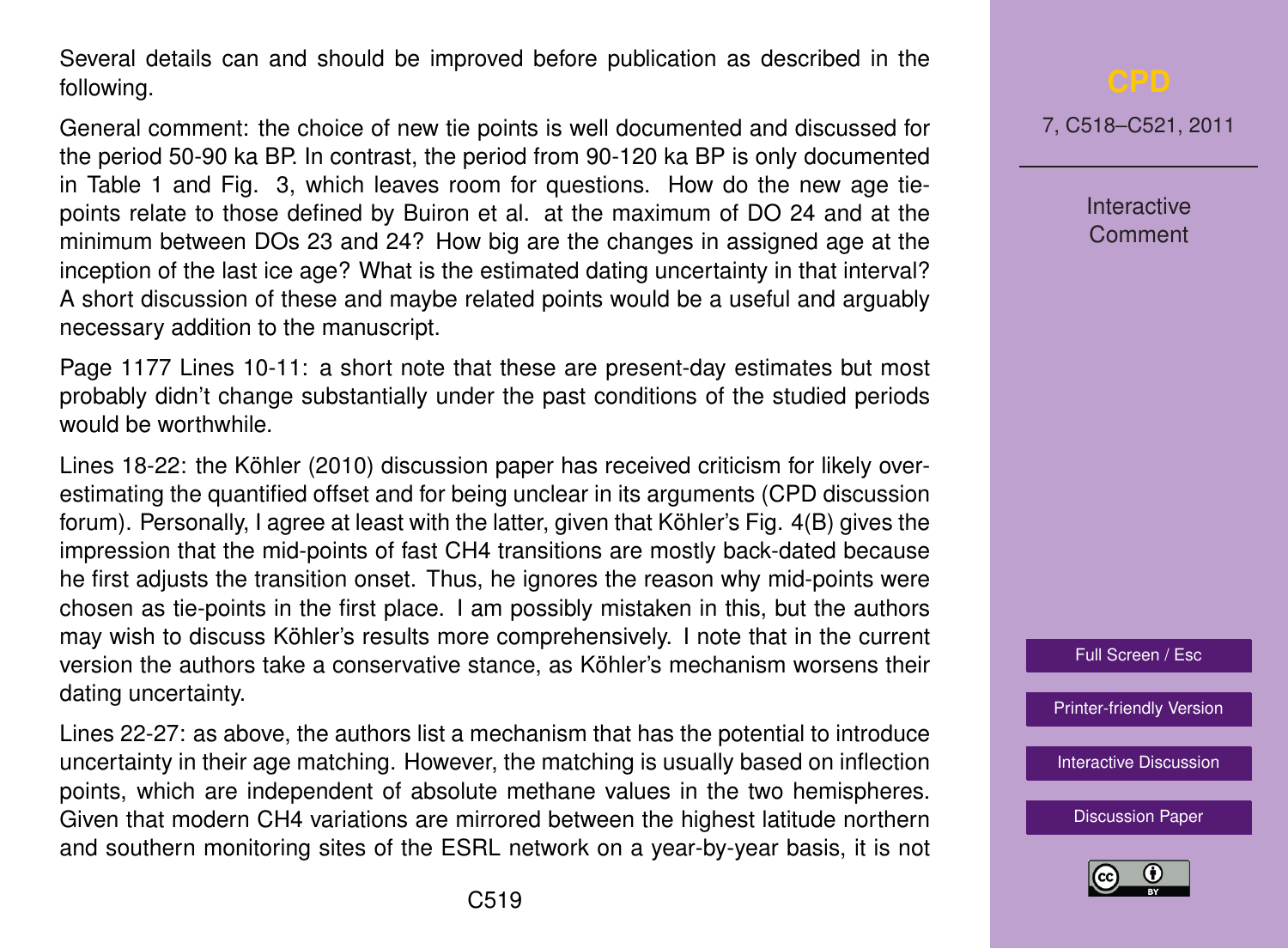clear why the palaeo-situation should be different. I may be unaware of an argument here, if so it should be presented and referenced properly for the interested reader.

Page 1178 Lines 7-10: is this a reversal of the real argument? Buiron et al. matched the record to the Greenland ensemble and in so doing derived the age uncertainty.

Page 1179 Lines 10-14: I agree with the assessment that accuracy and precision of the method are not limiting for the study. In terms of the latter, quoting the magnitude of atmospheric CH4 variability would be helpful for the reader here.

Line 28 and Page 1180, lines 1-2: the reason for applying a filter to the continuous flow data during the ACR, namely to subtract measurement noise from the real atmospheric signal, is no longer valid if the temporal resolution of the discrete measurements is lower than the temporal variability of the atmospheric signal. As the authors state, in the time period that is of interest for this study temporal resolution of the methane CFA is considerably lower than during the ACR (while the filtering process remains unchanged). Is it still higher than time scales of CH4 variability? If not, the filter has the potential to mask true atmospheric variability. Although I don't see this issue having implications on the results of the study, the point should be discussed more quantitatively.

Page 1180 Line: a short note how the uncertainty was quantified would be helpful.

Lines 10-14: see previous comments on the Köhler (2010) study.

Page 1183 Lines 26-27: it would seem more appropriate to say that the Ca records show a high degree of correlation rather than synchrony, as the latter is a product of the assigned age scale and the former an inherent quality of the data.

Figures 1-3: Personally, I find the black and blue diamonds hard to distinguish. I would recommend a different choice of symbols or colours so that details in the records can be distinguished.

Figure 1: a main purpose of Fig. 1 is to illustrate the additional structure in the CH4

7, C518–C521, 2011

Interactive Comment

Full Screen / Esc

[Printer-friendly Version](http://www.clim-past-discuss.net/7/C518/2011/cpd-7-C518-2011-print.pdf)

[Interactive Discussion](http://www.clim-past-discuss.net/7/1175/2011/cpd-7-1175-2011-discussion.html)

[Discussion Paper](http://www.clim-past-discuss.net/7/1175/2011/cpd-7-1175-2011.pdf)